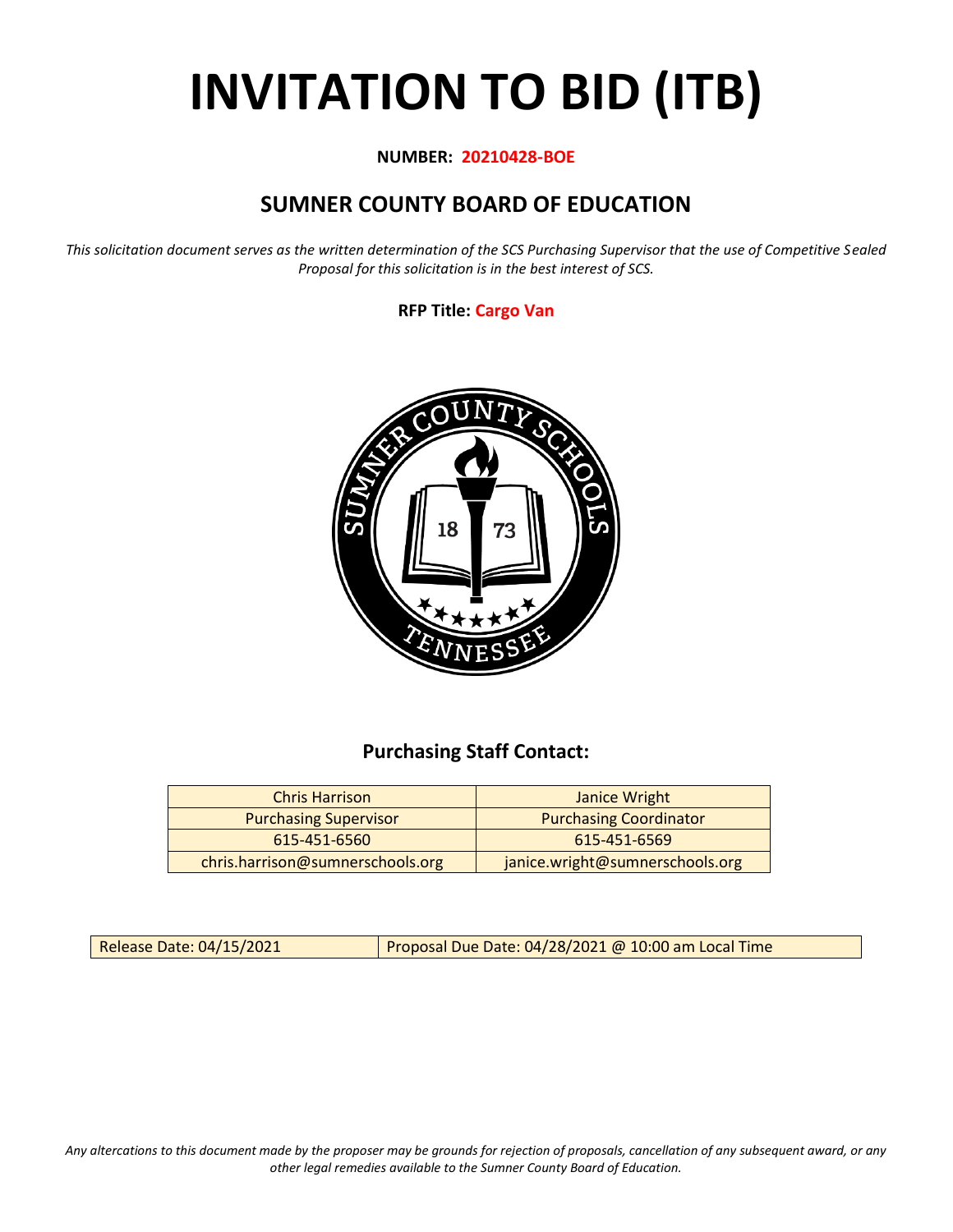## **NOTICE TO PROPOSERS**

There may be one or more amendments to this ITB. In order to receive communication for any such amendments issued specifically to this ITB, the proposer must provide the information requested below to the Sumner County Board of Education (SCS) Purchasing Department. The information may be sent by email to: Chris Harrison, Purchasing Supervisor, chris.harrison@sumnerschools.org. SCS will send amendments only to those proposers which complete and return this information in a timely manner.

| <b>ITB Number:</b>      | 20210428BOE Cargo Van |
|-------------------------|-----------------------|
| Company Name:           |                       |
| <b>Mailing Address:</b> |                       |
|                         |                       |
|                         |                       |
| Phone Number:           |                       |
| <b>Contact Person:</b>  |                       |
| <b>Email Address:</b>   |                       |
|                         |                       |
| Authorized Signature:   |                       |
| <b>Printed Name:</b>    |                       |
| Date:                   |                       |

Emailed amendments will be sent in a Microsoft Word (Office for Windows) or Portable Document Format (pdf) format. Any alterations to the document made by the proposer may be grounds for rejection of proposal, cancellation of any subsequent award or any other legal remedies available to SCS.

Amendments will also be posted on the SCS website **https://sumnerschools.org/index.php/current-bids-and-rfps** and attached to the solicitation listing as a PDF or WORD file. Check the particular solicitation on the Current Bids and RFPs webpage for any posted amendments.

By completing and returning this form, the Proposer has expressed its intent to provide a proposal for **20210428BOE Cargo Van.**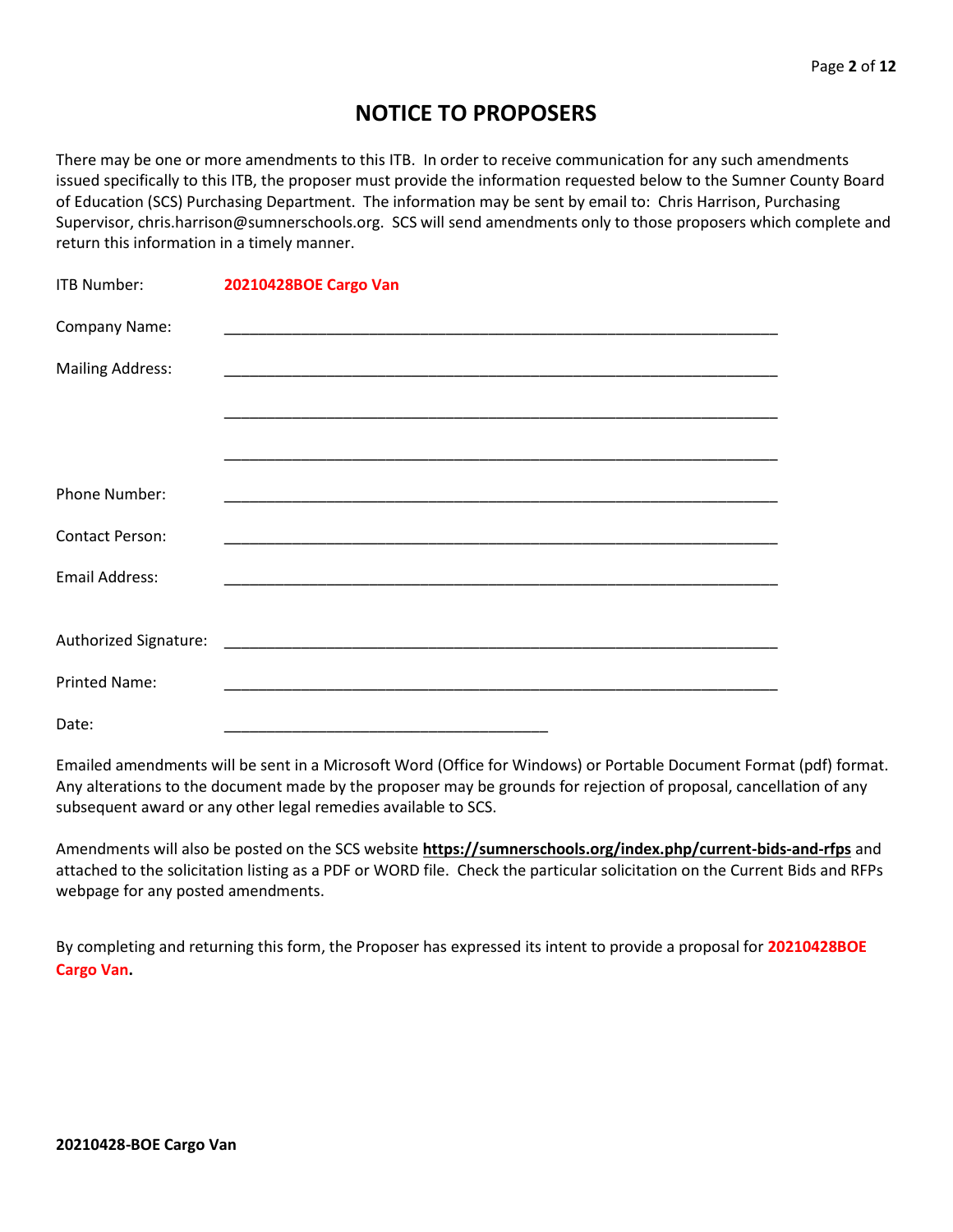## **TABLE OF CONTENTS**

- 1. Specification
- 2. Source Selection and Contract Award
- 3. Schedule of Events
- 4. Delivery of Proposals
- 5. Protests
- 6. New Vendors
- 7. Attachments
	- A. Bid Form/Certification
	- B. IRS Form W9
	- C. Attestation Re Personnel
	- D. Standard Terms and Conditions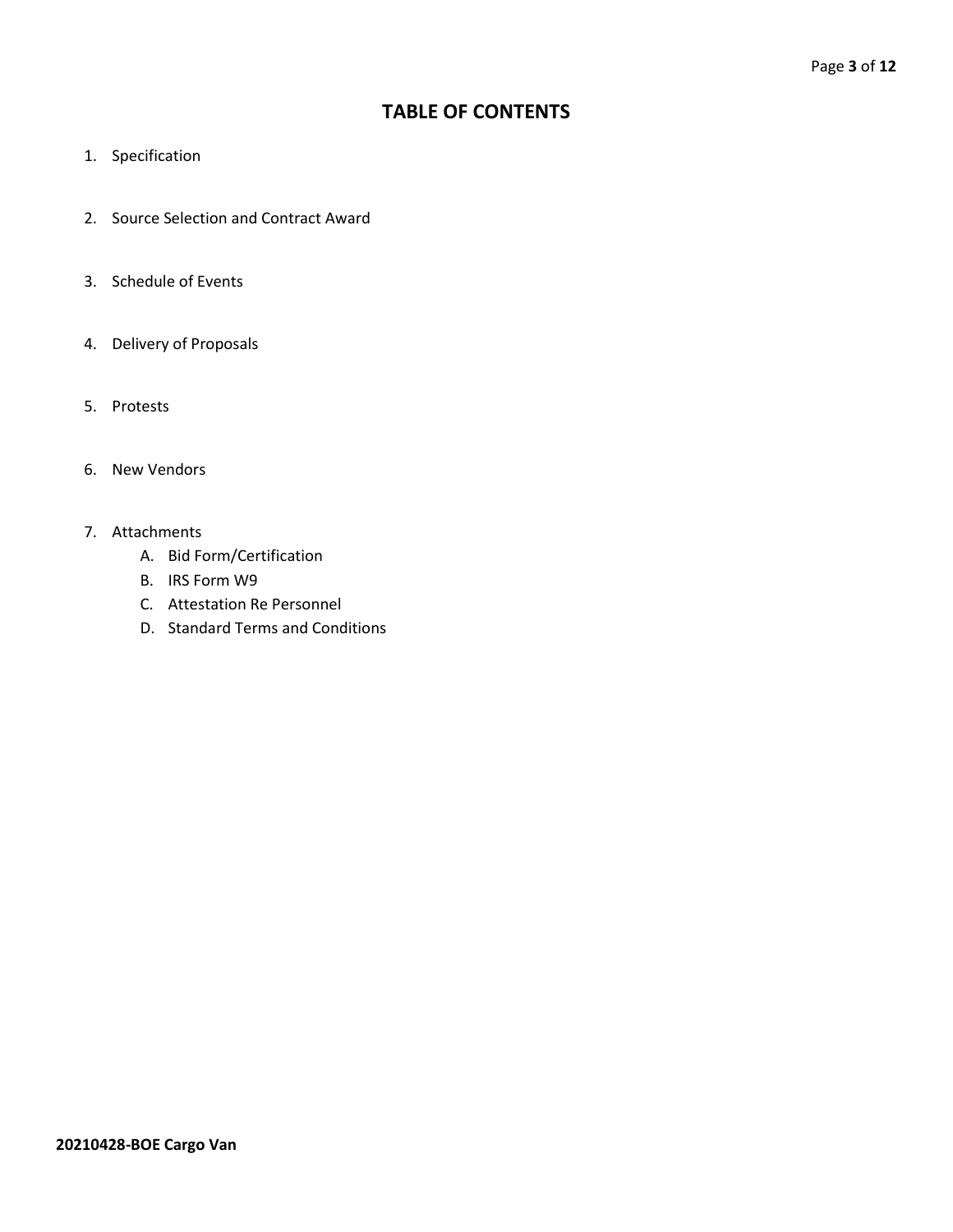1. Specification

SCS is soliciting this ITB to secure bid pricing for two cargo vans. The bid price must include cost to deliver the vehicles to the SCS Support Services Facility.

Delivery Address: Sumner County Board of Education Attn: Support Services Department 1500 Airport Road Gallatin, TN 37066

#### **SPECIFIC INFORMATION**

SCS shall accept products that meet or exceed the performance and workmanship of the information referenced in the ITB document. Bidders are to notify the Purchasing Supervisor if the specifications are not perceived to be open and fair.

Include a sales sheet with all the features included on the proposed vehicle.

Cargo Van

- New, non-titled
- 3500 series
- 159" Extended Wheelbase
- V6 engine (minimum)
- Automatic Transmission
- High Roof
- Exterior Color: White
- Standard Features
- Class IV Receiver Hitch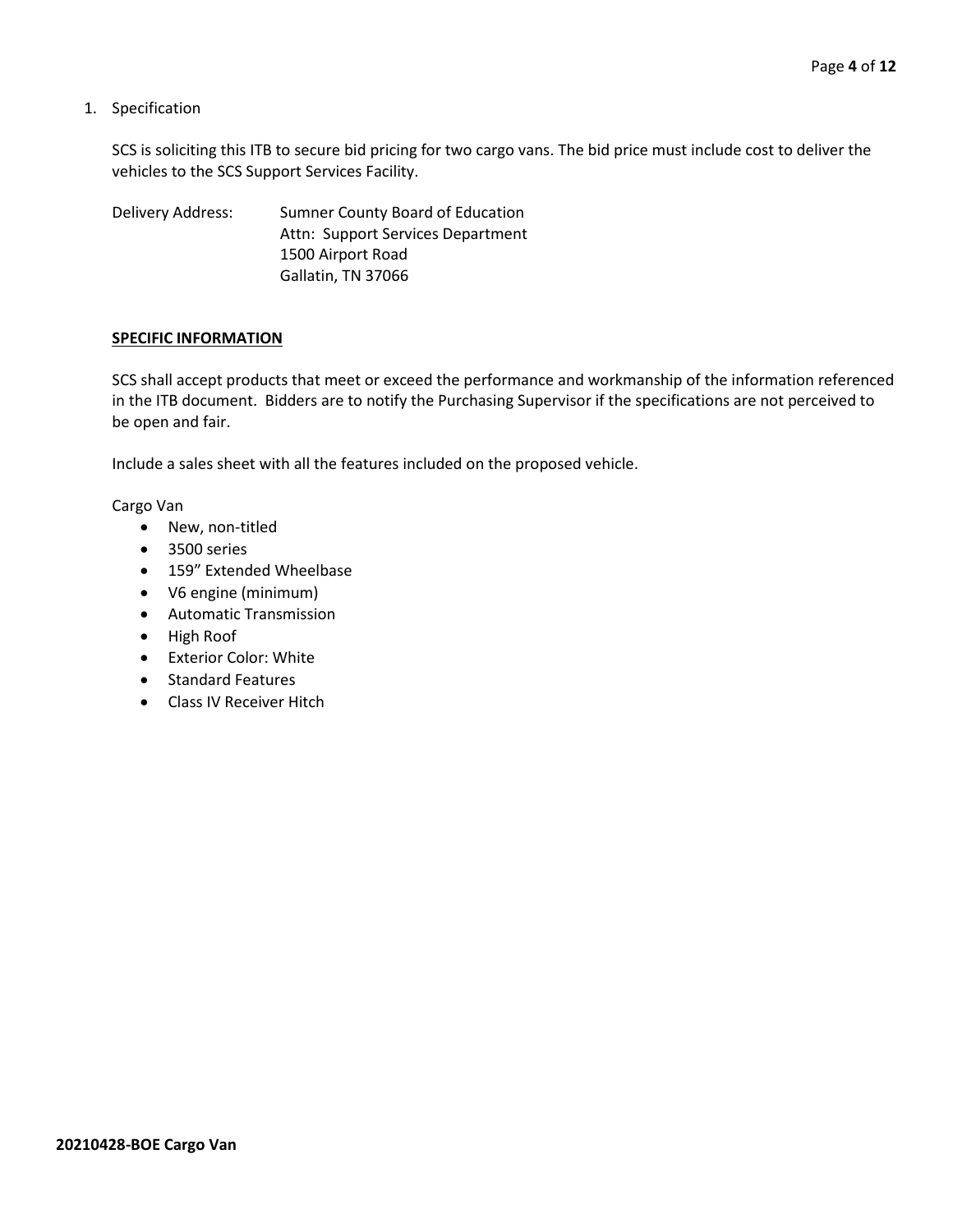- 2. Source Selection and Contract Award
	- Award, if made, will be made to the proposer submitting the lowest cost proposal and whom is also determined to be Responsive.
		- o General Criteria to be determined "Responsive"
			- Does the proposal include all required information?
			- Does the proposal include completed attachment forms?
			- Was the proposal delivered on or before the stated deadline?
	- SCS reserves the right to reject any proposal that takes exception to the specifications unless prior approval is requested and granted by SCS.
	- Upon mutual agreement by both parties, SCS shall grant the right to extend the terms, conditions and prices of contract(s) awarded from this ITB to other Institutions (such as State, Local and/or Public Agencies) who express an interest in participating in any contract that results from this ITB. Each of the "piggyback" Institutions will issue their own purchasing documents for purchase of the goods/services. Proposer agrees that SCS shall bear no responsibility or liability for any agreements between Proposer and the other Institution(s) who desire to exercise this option.
- 3. Schedule of Events

| <b>RFP Issued</b>              | April 15, 2021                       |  |  |  |  |  |  |
|--------------------------------|--------------------------------------|--|--|--|--|--|--|
| <b>RFP Submission DEADLINE</b> | April 28, 2021 @ 10:00 am Local Time |  |  |  |  |  |  |

4. Delivery of Proposals

Sealed proposals will be accepted until **April 28, 2021 @ 10:00 am Local Time**. Proposals received after that time will be deemed invalid. Vendors mailing proposal packages must allow sufficient time to ensure receipt of their package by the time specified. SCS shall not accept proposals via electronic transmission such as email, fax, etc. There will be no exceptions. Proposals will be opened and read aloud. The reading of the bids will begin at **10:00 am Local Time**.

Due to the nature of deliveries to the SCS Support Services Facility by carriers such as UPS, FedEx and such like; the proposal package will be accepted if the date and time on the delivery confirmation are indicated to be on or before the Proposal Deadline.

Delivery Address: Sumner County Board of Education Attn: Purchasing Supervisor 1500 Airport Road Gallatin, TN 37066

The package containing the proposal must be sealed and clearly marked on the outside of the package: **"20210428BOE Cargo Van"**

**DO NOT OPEN**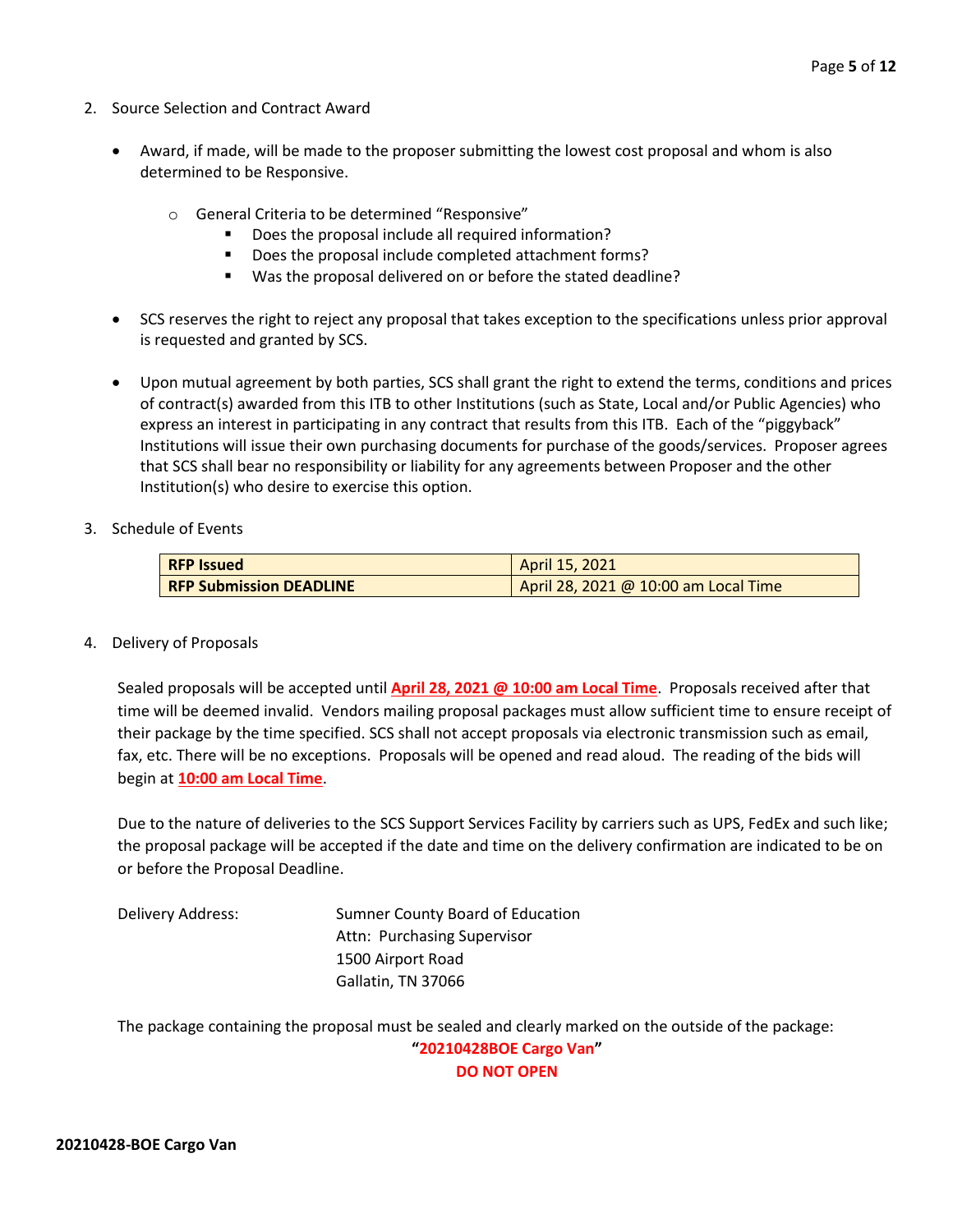#### 5. Protests

In the event that any interested party finds any part of the listed specifications, terms or conditions to be discrepant, incomplete or otherwise questionable in any respect; it shall be the responsibility of the concerned party to notify the SCS Purchasing Office of such matters immediately upon receipt of the ITB. All notifications must be sent to the Purchasing Supervisor via email at [purchasing@sumnerschools.org.](mailto:purchasing@sumnerschools.org)

Any actual or prospective Proposer who is aggrieved in connection with the ITB or award of a contract may protest to the Purchasing Supervisor and/or the Sumner County Board of Education at its regularly scheduled meeting.

#### 6. New Vendors

- To comply with Internal Revenue Service requirements, all vendors who perform any type of service are required to have a current IRS Form W-9 on file with the SCS Finance Department. It is a mandatory requirement to complete the IRS Form W-9 (Attachment 1) included in this RFP.
- To comply with the Tennessee Lawful Employment Act (50-1-702 and 50-1-703), non-employees (individuals paid directly by the employer in exchange for the individual's labor or services) must have on file one (1) of the following documents:
	- o A valid Tennessee driver's license or photo identification;
	- $\circ$  A valid driver's license or photo identification from another state where the license requirements are at least as strict as those in Tennessee;
	- o A birth certificate issued by a U.S. state, jurisdiction or territory;
	- o A U.S. government issued certified birth certificate;
	- o A valid, unexpired U.S. passport;
	- o A U.S. certificate of birth abroad (DS-1350 or FS-545)
	- o A report of birth abroad of a U.S. citizen (FS-240);
	- o A certificate of citizenship (N560 or N561);
	- o A certificate of naturalization (N550, N570 or N578);
	- o A U.S citizen identification card (I-197 or I-179); or
	- $\circ$  Valid alien registration documentation or other proof of current immigration registration recognized by the United States Department of Homeland Security that contains the individual's complete legal name and current alien admission number or alien file number (or numbers if the individual has more than one number).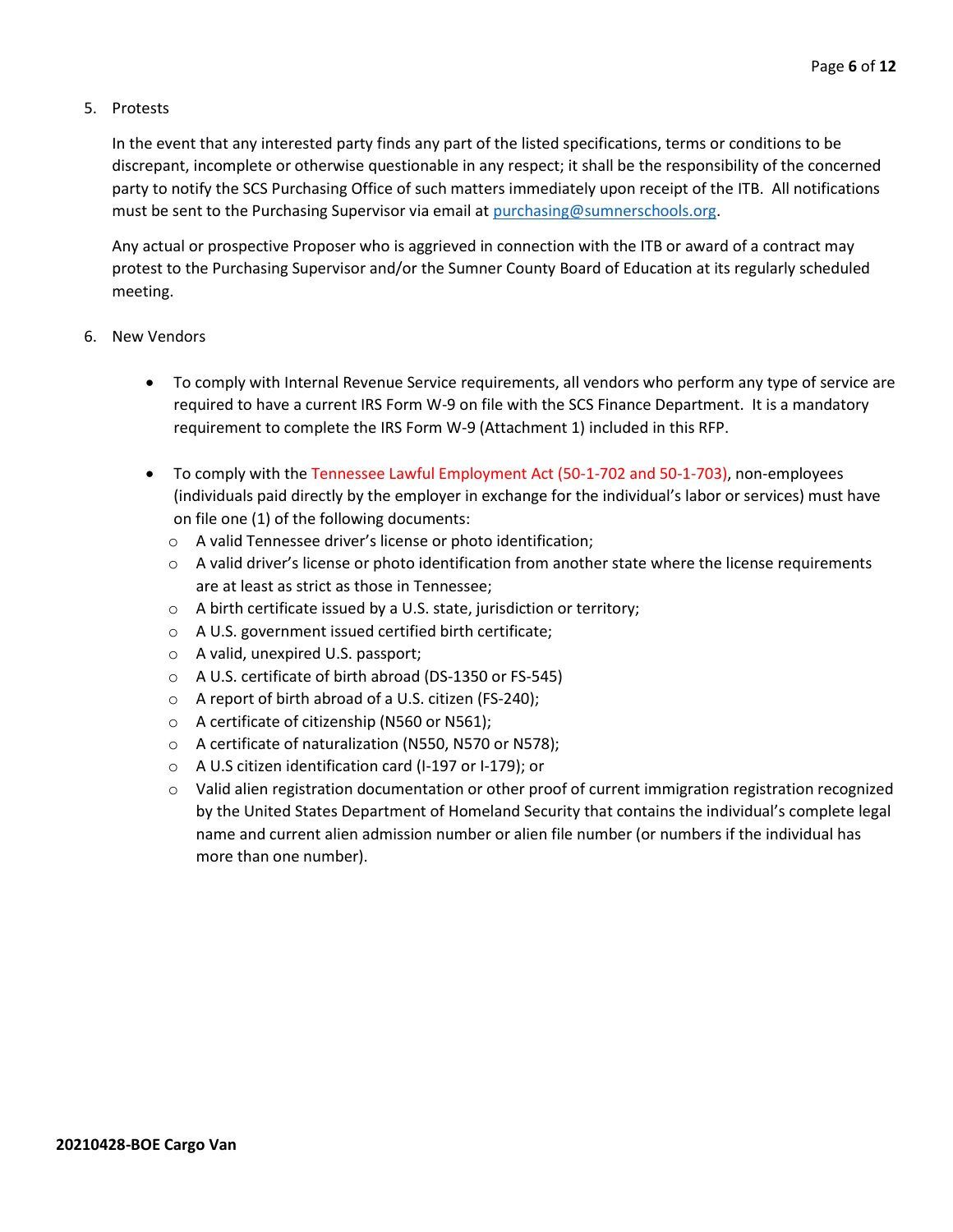#### **7.A Bid Form**



Attn: Purchasing Supervisor 1500 Airport Road Gallatin, TN 37066

Date

| <b>DESCRIPTION</b>         | <b>UNIT PRICE</b> |
|----------------------------|-------------------|
| <b>CARGO VAN</b>           |                   |
| $Quantity = 2$             |                   |
|                            |                   |
| Make                       |                   |
| Model                      |                   |
| DATE AVAILABLE FOR PICKUP: |                   |

By checking this box, Proposer agrees that SCS reserves the right to extend the terms, conditions and prices of this contract to other Institutions (such as State, Local and/or Public Agencies) who express an interest in participating in any contract that results from this ITB. Each of the piggyback Institutions will issue their own purchasing documents for the goods/service. Proposer agrees that SCS shall bear no responsibility or liability for any agreements between Proposer and the other Institution(s) who desire to exercise this option.

| <b>AUTHORIZED SIGNATURE:</b> |  |
|------------------------------|--|
| <b>PRINTED NAME:</b>         |  |
| TITLE:                       |  |
| <b>COMPANY NAME:</b>         |  |
| <b>PHONE:</b>                |  |
| <b>EMAIL</b>                 |  |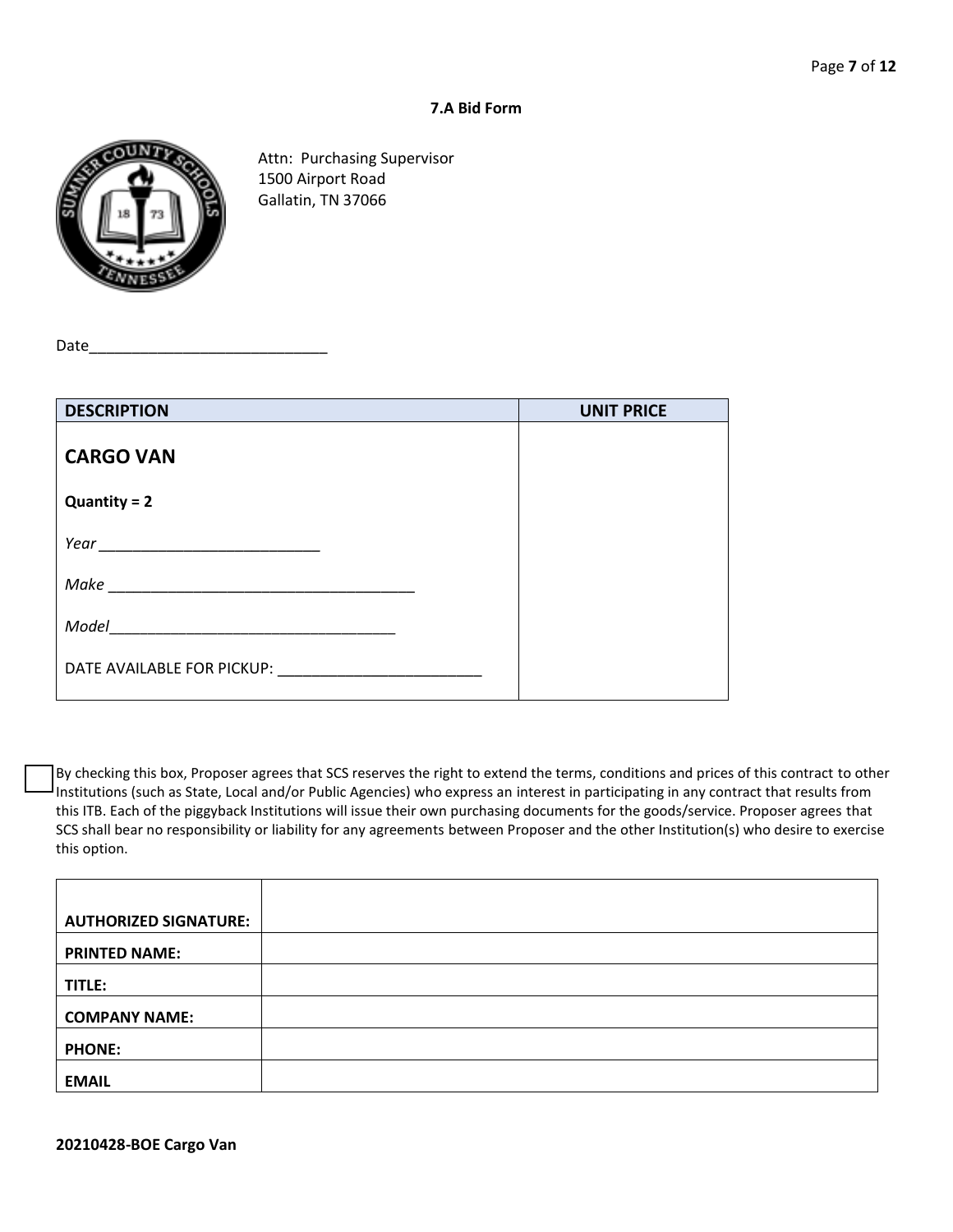#### 7.B IRS Form W9

| σû                                                                                                                                                                                                                                                                                                                                                                                                                                                                                                                                                                                                                                                                                                                                                                                                                                                                                                                                                                                                                                       | Give Form to the<br><b>Request for Taxpayer</b><br>requester. Do not<br>(Rev. December 2014)<br><b>Identification Number and Certification</b><br>send to the IRS.<br>Department of the Treasury<br>Internal Revenue Service<br>1 Name (as shown on your income tax return). Name is required on this line; do not leave this line blank.<br>2 Business name/disregarded entity name, if different from above |                                                                                                                                                                                                                                                                                                                                                                                                                                                                                                                                                                                                                               |                                                                                                 |                                                                                                                                                                     |  |  |  |  |  |  |  |
|------------------------------------------------------------------------------------------------------------------------------------------------------------------------------------------------------------------------------------------------------------------------------------------------------------------------------------------------------------------------------------------------------------------------------------------------------------------------------------------------------------------------------------------------------------------------------------------------------------------------------------------------------------------------------------------------------------------------------------------------------------------------------------------------------------------------------------------------------------------------------------------------------------------------------------------------------------------------------------------------------------------------------------------|---------------------------------------------------------------------------------------------------------------------------------------------------------------------------------------------------------------------------------------------------------------------------------------------------------------------------------------------------------------------------------------------------------------|-------------------------------------------------------------------------------------------------------------------------------------------------------------------------------------------------------------------------------------------------------------------------------------------------------------------------------------------------------------------------------------------------------------------------------------------------------------------------------------------------------------------------------------------------------------------------------------------------------------------------------|-------------------------------------------------------------------------------------------------|---------------------------------------------------------------------------------------------------------------------------------------------------------------------|--|--|--|--|--|--|--|
| Specific Instructions on page<br>4 Exemptions (codes apply only to<br>3 Check appropriate box for federal tax classification; check only one of the following seven boxes:<br>certain entities, not individuals; see<br>C Corporation<br>S Corporation Partnership<br>Individual/sole proprietor or<br>Trust/estate<br>instructions on page 3):<br>Print or type<br>single-member LLC<br>Exempt payee code (if any)<br>Limited liability company. Enter the tax classification (C=C corporation, S=S corporation, P=partnership) ▶<br>Exemption from FATCA reporting<br>Note. For a single-member LLC that is disregarded, do not check LLC; check the appropriate box in the line above for<br>the tax classification of the single-member owner.<br>code (if any)<br>(Applies to accounts maintained outside the U.S.)<br>Other (see instructions) ▶<br>5 Address (number, street, and apt. or suite no.)<br>Requester's name and address (optional)<br>6 City, state, and ZIP code<br>See<br>7 List account number(s) here (optional) |                                                                                                                                                                                                                                                                                                                                                                                                               |                                                                                                                                                                                                                                                                                                                                                                                                                                                                                                                                                                                                                               |                                                                                                 |                                                                                                                                                                     |  |  |  |  |  |  |  |
| Part I                                                                                                                                                                                                                                                                                                                                                                                                                                                                                                                                                                                                                                                                                                                                                                                                                                                                                                                                                                                                                                   |                                                                                                                                                                                                                                                                                                                                                                                                               | <b>Taxpayer Identification Number (TIN)</b>                                                                                                                                                                                                                                                                                                                                                                                                                                                                                                                                                                                   |                                                                                                 |                                                                                                                                                                     |  |  |  |  |  |  |  |
|                                                                                                                                                                                                                                                                                                                                                                                                                                                                                                                                                                                                                                                                                                                                                                                                                                                                                                                                                                                                                                          |                                                                                                                                                                                                                                                                                                                                                                                                               |                                                                                                                                                                                                                                                                                                                                                                                                                                                                                                                                                                                                                               |                                                                                                 |                                                                                                                                                                     |  |  |  |  |  |  |  |
| Social security number<br>Enter your TIN in the appropriate box. The TIN provided must match the name given on line 1 to avoid<br>backup withholding. For individuals, this is generally your social security number (SSN). However, for a<br>resident alien, sole proprietor, or disregarded entity, see the Part I instructions on page 3. For other<br>entities, it is your employer identification number (EIN). If you do not have a number, see How to get a<br>TIN on page 3.<br>or                                                                                                                                                                                                                                                                                                                                                                                                                                                                                                                                               |                                                                                                                                                                                                                                                                                                                                                                                                               |                                                                                                                                                                                                                                                                                                                                                                                                                                                                                                                                                                                                                               |                                                                                                 |                                                                                                                                                                     |  |  |  |  |  |  |  |
| <b>Employer identification number</b><br>Note. If the account is in more than one name, see the instructions for line 1 and the chart on page 4 for<br>guidelines on whose number to enter.<br>-                                                                                                                                                                                                                                                                                                                                                                                                                                                                                                                                                                                                                                                                                                                                                                                                                                         |                                                                                                                                                                                                                                                                                                                                                                                                               |                                                                                                                                                                                                                                                                                                                                                                                                                                                                                                                                                                                                                               |                                                                                                 |                                                                                                                                                                     |  |  |  |  |  |  |  |
| <b>Part II</b>                                                                                                                                                                                                                                                                                                                                                                                                                                                                                                                                                                                                                                                                                                                                                                                                                                                                                                                                                                                                                           | <b>Certification</b>                                                                                                                                                                                                                                                                                                                                                                                          |                                                                                                                                                                                                                                                                                                                                                                                                                                                                                                                                                                                                                               |                                                                                                 |                                                                                                                                                                     |  |  |  |  |  |  |  |
|                                                                                                                                                                                                                                                                                                                                                                                                                                                                                                                                                                                                                                                                                                                                                                                                                                                                                                                                                                                                                                          | Under penalties of perjury, I certify that:                                                                                                                                                                                                                                                                                                                                                                   |                                                                                                                                                                                                                                                                                                                                                                                                                                                                                                                                                                                                                               |                                                                                                 |                                                                                                                                                                     |  |  |  |  |  |  |  |
|                                                                                                                                                                                                                                                                                                                                                                                                                                                                                                                                                                                                                                                                                                                                                                                                                                                                                                                                                                                                                                          |                                                                                                                                                                                                                                                                                                                                                                                                               | 1. The number shown on this form is my correct taxpayer identification number (or I am waiting for a number to be issued to me); and                                                                                                                                                                                                                                                                                                                                                                                                                                                                                          |                                                                                                 |                                                                                                                                                                     |  |  |  |  |  |  |  |
| 2. I am not subject to backup withholding because: (a) I am exempt from backup withholding, or (b) I have not been notified by the Internal Revenue<br>Service (IRS) that I am subject to backup withholding as a result of a failure to report all interest or dividends, or (c) the IRS has notified me that I am<br>no longer subject to backup withholding; and                                                                                                                                                                                                                                                                                                                                                                                                                                                                                                                                                                                                                                                                      |                                                                                                                                                                                                                                                                                                                                                                                                               |                                                                                                                                                                                                                                                                                                                                                                                                                                                                                                                                                                                                                               |                                                                                                 |                                                                                                                                                                     |  |  |  |  |  |  |  |
|                                                                                                                                                                                                                                                                                                                                                                                                                                                                                                                                                                                                                                                                                                                                                                                                                                                                                                                                                                                                                                          |                                                                                                                                                                                                                                                                                                                                                                                                               | 3. I am a U.S. citizen or other U.S. person (defined below); and                                                                                                                                                                                                                                                                                                                                                                                                                                                                                                                                                              |                                                                                                 |                                                                                                                                                                     |  |  |  |  |  |  |  |
|                                                                                                                                                                                                                                                                                                                                                                                                                                                                                                                                                                                                                                                                                                                                                                                                                                                                                                                                                                                                                                          |                                                                                                                                                                                                                                                                                                                                                                                                               | 4. The FATCA code(s) entered on this form (if any) indicating that I am exempt from FATCA reporting is correct.                                                                                                                                                                                                                                                                                                                                                                                                                                                                                                               |                                                                                                 |                                                                                                                                                                     |  |  |  |  |  |  |  |
|                                                                                                                                                                                                                                                                                                                                                                                                                                                                                                                                                                                                                                                                                                                                                                                                                                                                                                                                                                                                                                          | instructions on page 3.                                                                                                                                                                                                                                                                                                                                                                                       | Certification instructions. You must cross out item 2 above if you have been notified by the IRS that you are currently subject to backup withholding<br>because you have failed to report all interest and dividends on your tax return. For real estate transactions, item 2 does not apply. For mortgage<br>interest paid, acquisition or abandonment of secured property, cancellation of debt, contributions to an individual retirement arrangement (IRA), and<br>generally, payments other than interest and dividends, you are not required to sign the certification, but you must provide your correct TIN. See the |                                                                                                 |                                                                                                                                                                     |  |  |  |  |  |  |  |
| Sign<br>Here                                                                                                                                                                                                                                                                                                                                                                                                                                                                                                                                                                                                                                                                                                                                                                                                                                                                                                                                                                                                                             | Signature of                                                                                                                                                                                                                                                                                                                                                                                                  |                                                                                                                                                                                                                                                                                                                                                                                                                                                                                                                                                                                                                               |                                                                                                 |                                                                                                                                                                     |  |  |  |  |  |  |  |
|                                                                                                                                                                                                                                                                                                                                                                                                                                                                                                                                                                                                                                                                                                                                                                                                                                                                                                                                                                                                                                          | U.S. person $\blacktriangleright$                                                                                                                                                                                                                                                                                                                                                                             |                                                                                                                                                                                                                                                                                                                                                                                                                                                                                                                                                                                                                               |                                                                                                 | Date $\blacktriangleright$                                                                                                                                          |  |  |  |  |  |  |  |
|                                                                                                                                                                                                                                                                                                                                                                                                                                                                                                                                                                                                                                                                                                                                                                                                                                                                                                                                                                                                                                          | <b>General Instructions</b>                                                                                                                                                                                                                                                                                                                                                                                   |                                                                                                                                                                                                                                                                                                                                                                                                                                                                                                                                                                                                                               | · Form 1098 (home mortgage interest), 1098-E (student loan interest), 1098-T<br>(tuition)       |                                                                                                                                                                     |  |  |  |  |  |  |  |
| Section references are to the Internal Revenue Code unless otherwise noted.<br>Future developments. Information about developments affecting Form W-9 (such                                                                                                                                                                                                                                                                                                                                                                                                                                                                                                                                                                                                                                                                                                                                                                                                                                                                              |                                                                                                                                                                                                                                                                                                                                                                                                               |                                                                                                                                                                                                                                                                                                                                                                                                                                                                                                                                                                                                                               | · Form 1099-C (canceled debt)<br>. Form 1099-A (acquisition or abandonment of secured property) |                                                                                                                                                                     |  |  |  |  |  |  |  |
| as legislation enacted after we release it) is at www.irs.gov/fw9.<br>Use Form W-9 only if you are a U.S. person (including a resident alien), to<br>provide your correct TIN.                                                                                                                                                                                                                                                                                                                                                                                                                                                                                                                                                                                                                                                                                                                                                                                                                                                           |                                                                                                                                                                                                                                                                                                                                                                                                               |                                                                                                                                                                                                                                                                                                                                                                                                                                                                                                                                                                                                                               |                                                                                                 |                                                                                                                                                                     |  |  |  |  |  |  |  |
|                                                                                                                                                                                                                                                                                                                                                                                                                                                                                                                                                                                                                                                                                                                                                                                                                                                                                                                                                                                                                                          | <b>Purpose of Form</b><br>If you do not return Form W-9 to the requester with a TIN, you might be subject                                                                                                                                                                                                                                                                                                     |                                                                                                                                                                                                                                                                                                                                                                                                                                                                                                                                                                                                                               |                                                                                                 |                                                                                                                                                                     |  |  |  |  |  |  |  |
| An individual or entity (Form W-9 requester) who is required to file an information<br>return with the IRS must obtain your correct taxpayer identification number (TIN)<br>which may be your social security number (SSN), individual taxpayer identification<br>number (ITIN), adoption taxpayer identification number (ATIN), or employer<br>identification number (EIN), to report on an information return the amount paid to<br>you, or other amount reportable on an information return. Examples of information<br>returns include, but are not limited to, the following:                                                                                                                                                                                                                                                                                                                                                                                                                                                       |                                                                                                                                                                                                                                                                                                                                                                                                               | to backup withholding. See What is backup withholding? on page 2.<br>By signing the filled-out form, you:<br>1. Certify that the TIN you are giving is correct (or you are waiting for a number<br>to be issued).<br>2. Certify that you are not subject to backup withholding, or                                                                                                                                                                                                                                                                                                                                            |                                                                                                 |                                                                                                                                                                     |  |  |  |  |  |  |  |
| 3. Claim exemption from backup withholding if you are a U.S. exempt payee. If<br>· Form 1099-INT (interest earned or paid)<br>applicable, you are also certifying that as a U.S. person, your allocable share of                                                                                                                                                                                                                                                                                                                                                                                                                                                                                                                                                                                                                                                                                                                                                                                                                         |                                                                                                                                                                                                                                                                                                                                                                                                               |                                                                                                                                                                                                                                                                                                                                                                                                                                                                                                                                                                                                                               |                                                                                                 |                                                                                                                                                                     |  |  |  |  |  |  |  |
| . Form 1099-DIV (dividends, including those from stocks or mutual funds)<br>any partnership income from a U.S. trade or business is not subject to the<br>. Form 1099-MISC (various types of income, prizes, awards, or gross proceeds)<br>withholding tax on foreign partners' share of effectively connected income, and                                                                                                                                                                                                                                                                                                                                                                                                                                                                                                                                                                                                                                                                                                               |                                                                                                                                                                                                                                                                                                                                                                                                               |                                                                                                                                                                                                                                                                                                                                                                                                                                                                                                                                                                                                                               |                                                                                                 |                                                                                                                                                                     |  |  |  |  |  |  |  |
| . Form 1099-B (stock or mutual fund sales and certain other transactions by<br>brokers)                                                                                                                                                                                                                                                                                                                                                                                                                                                                                                                                                                                                                                                                                                                                                                                                                                                                                                                                                  |                                                                                                                                                                                                                                                                                                                                                                                                               |                                                                                                                                                                                                                                                                                                                                                                                                                                                                                                                                                                                                                               |                                                                                                 | 4. Certify that FATCA code(s) entered on this form (if any) indicating that you are<br>exempt from the FATCA reporting, is correct. See What is FATCA reporting? on |  |  |  |  |  |  |  |
| · Form 1099-S (proceeds from real estate transactions)                                                                                                                                                                                                                                                                                                                                                                                                                                                                                                                                                                                                                                                                                                                                                                                                                                                                                                                                                                                   |                                                                                                                                                                                                                                                                                                                                                                                                               |                                                                                                                                                                                                                                                                                                                                                                                                                                                                                                                                                                                                                               | page 2 for further information.                                                                 |                                                                                                                                                                     |  |  |  |  |  |  |  |

Cat. No. 10231X

Form W-9 (Rev. 12-2014)

· Form 1099-K (merchant card and third party network transactions)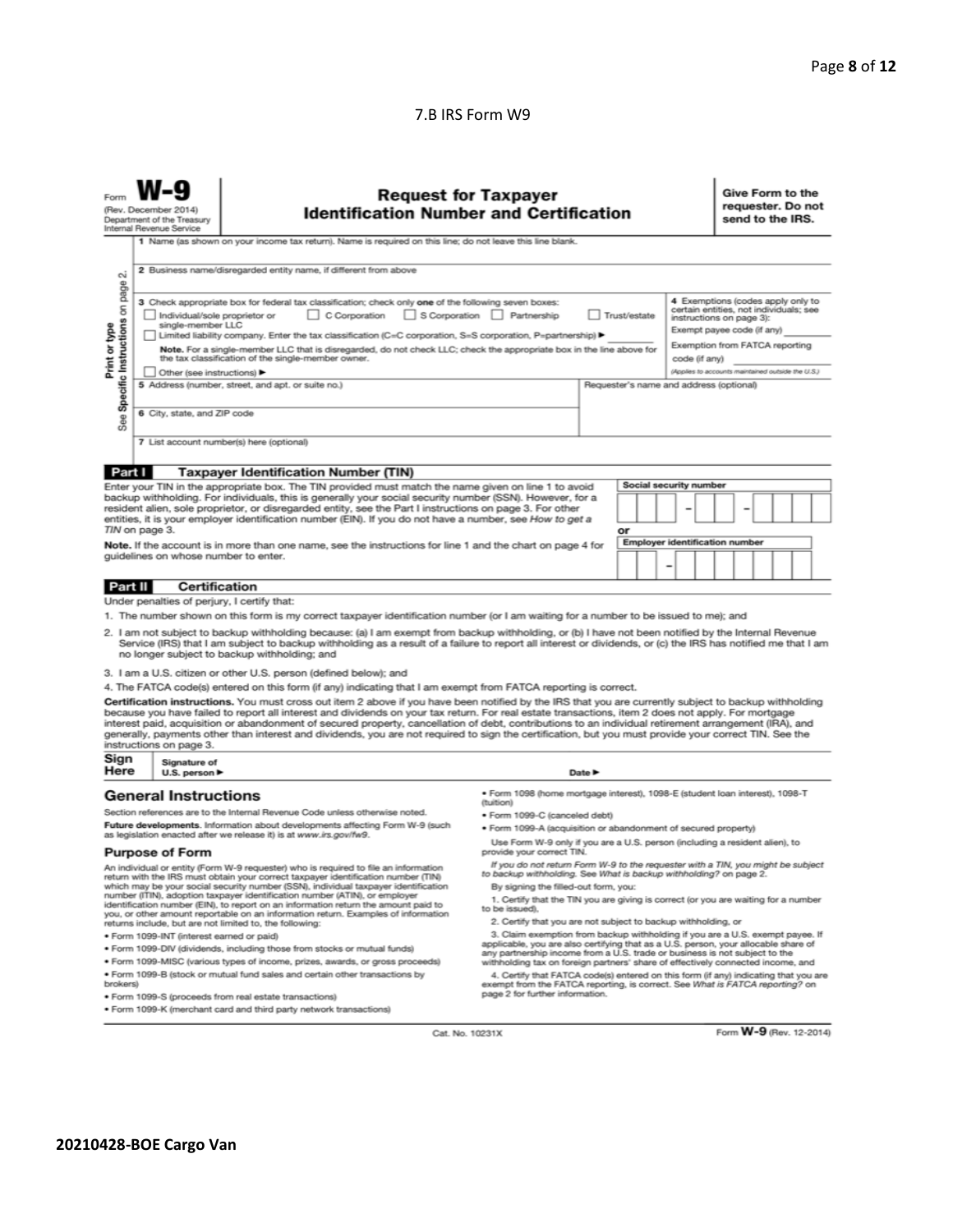#### **ATTACHMENT 7.C – Attestation Re Personnel**

## **ATTESTATION RE PERSONNEL USED IN CONTRACT PERFORMANCE**

| CONTRACTOR LEGAL ENTITY NAME:                                          |  |
|------------------------------------------------------------------------|--|
| FEDERAL EMPLOYER IDENTIFICATION NUMBER:<br>(or Social Security Number) |  |

**The Contractor, identified above, does hereby attest, certify, warrant and assure that the Contractor shall not knowingly utilize the services of an illegal immigrant in the performance of this Contract and shall not knowingly utilize the services of any subcontractor who will utilize the services of an illegal immigrant in the performance of this Contract, T.C.A. § 12-3-309.**

SIGNATURE & DATE:

*NOTICE: This attestation MUST be signed by an individual empowered to contractually bind the Contractor.*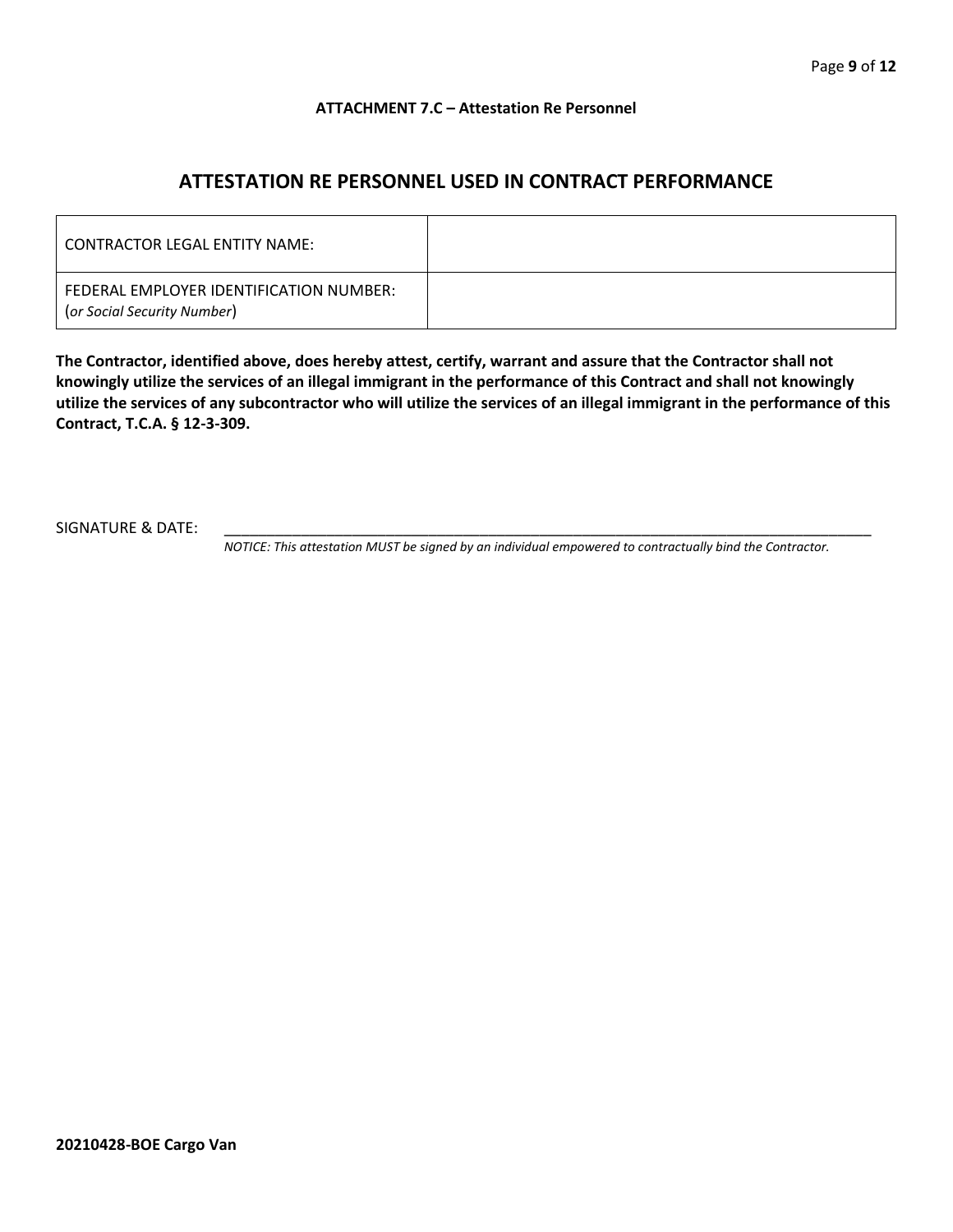#### **ATTACHMENT 7.D – Standard Terms & Conditions SUMNER COUNTY BOARD OF EDUCATION (SCS)**

#### **1. PREPARATION AND SUBMISSION OF BID.**

- **a.** Failure to examine any drawings**,** specifications, or instructions will be at the proposer's risk. Any deviation from the stated terms, conditions and specifications must be coordinated with and approved in writing by the SCS Purchasing Supervisor.
- **b.** RFP/ITB SUBMITTAL / SIGNATURE: Proposal shall give the full name and business address of the bidder. If the proposer is a corporation, the name shall be stated as it is in the corporate charter. Proposals must be signed in ink by the proposer's authorized agent. Unsigned proposals will be rejected. Proposals are to be sealed and the outside of the envelope is to reference the RFP/ITB number. The person signing the proposal must show their title, and if requested by the institution, must furnish satisfactory proof of his or her authority to bind his or her company in contract. Proposer understands that by submitting a proposal with an authorized signature, it shall constitute an offer to SCS. Proposals must be typewritten or in ink; otherwise they may not be considered. Purchase orders will be issued to the firm name appearing on the W9. Electronic submissions via email, fax, etc. shall not be accepted.
- **c.** SCS is not responsible for any costs incurred by any vendor pursuant to the RFP/ITB. The vendor shall be responsible for all costs incurred in connection with the preparation and submission of its proposal.
- **d.** All proposers must be in compliance with T.C.A. § 62-6-119 at the time of proposal submission and provide evidence of compliance with the applicable provisions of the chapter before such proposal may be considered.
- **e.** Proposals are to be received in the location designated in the RFP/ITB no later than the specified date and time. Late submissions will NOT be opened or considered.
- **f.** No erasures permitted. Errors may be crossed out and corrections printed in ink or typewritten adjacent to error and must be initialed in ink by person signing the proposal.
- **g.** Specifications: Reference to available specifications shall be sufficient to make the terms of the specifications binding on the proposer. The use of the name of a manufacturer, or any special brand or make in describing an item does not restrict the proposer to that manufacturer or specific article, unless specifically stated. Comparable products of other manufacturers will be considered if proof of compatibility is contained in the proposal. Proposers are required to notify SCSs Purchasing Supervisor whenever specifications/procedures are not perceived to be fair and open. The articles on which the proposal is submitted must be equal or superior to that specified. Informative and Descriptive Literature: The proposer must show brand or trade names of the articles proposed, when applicable. It shall be the responsibility of the proposer, including proposer's whose product is referenced, to furnish with the proposer such specifications, catalog pages, brochures or other data as will provide an adequate basis for determining the quality and functional capabilities of the product offered. Failure to provide this data may be considered valid justification for rejection of proposer.
- **h.** Samples: Samples of items when called for, must be furnished free of expense, and if not destroyed will, upon proposer's request within ten (10) days of RFP/ITB opening, be returned at the proposer's expense. Each sample must be labeled with the proposer's name, manufacturer's brand name and number, RFP/ITB number and item reference.
- **i.** Time of Performance: The number of calendar days in which delivery is to be made after receipt of order shall be stated in the RFP/ITB and may be a factor in making an award, price notwithstanding. If no delivery time is stated in the bid, bidder agrees that delivery is to be made within two weeks (10 business days) of order.
- **j.** Transportation and delivery charges should be included in the price and be fully prepaid by the vendor to the destination specified in the RFP/ITB. Proposal prices shall include delivery of all items F.O.B. destination.
- **k.** New materials and supplies must be delivered unless otherwise specifically stated in the RFP/ITB.
- **l.** Alternate/multiple bids will not be considered unless specifically called for in the RFP/ITB.
- **m.** Only proposals submitted on RFP/ITB forms furnished by SCS will be considered.
- **n.** By signing this RFP/ITB where indicated, the proposer agrees to strictly abide by all applicable local, state and federal statutes and regulations. The proposer further certifies that this proposer is made without collusion or fraud.
- **o.** Error in Proposal. In case of error in the extension of prices in the proposal, the unit price will govern. Late submissions will NOT be opened or considered. Proposers are cautioned to verify their proposals before submission, as amendments received after the RFP/ITB deadline will not be considered. No proposals shall be altered, amended or withdrawn after opening. After proposal opening, a proposer may withdraw a proposal only when there is obvious clerical error such as a misplaced decimal point, or when enforcement of the proposal would impose unconscionable hardship due to an error in the proposal resulting in a quotation substantially below the other proposals received. Proposal withdrawals will be considered only upon written request of the proposer.
- **2. OPEN RECORDS.** In order to comply with the provisions of the Tennessee Open Records Act, all proposals will be publicly opened and are subject to public inspection after the award upon written request. Proposers may be present at RFP/ITB opening. Summary information will be posted the SCS website, www.sumnerschools.org under the Invitation to Bid link.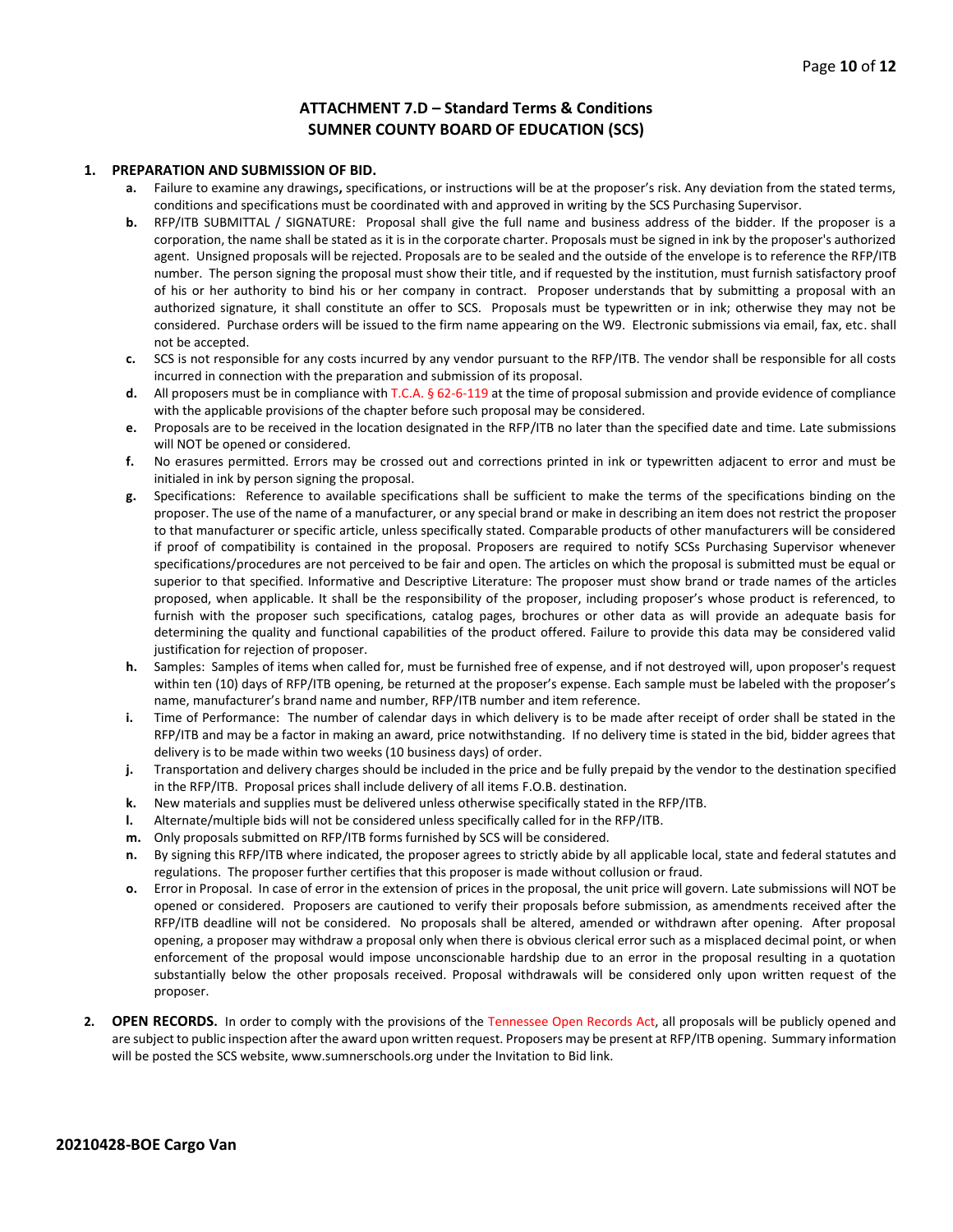- **3. ACCEPTANCE AND AWARD.** SCS reserves the right to reject any and all proposals and to waive any informality in proposals and, unless otherwise specified by the proposer to accept any item in the proposal. Action to reject all proposals shall be taken for unreasonably high prices, errors in the proposal documents, cessation of need, unavailability of funds, or any other reason approved by SCS.
	- **a.** Contracts and purchases will be made with the lowest, responsive, responsible, qualified proposer. The quality of the articles to be supplied, their conformity with the specifications, their suitability to the requirements of the Institution, cash discount offered, and the delivery terms will be taken into consideration.
	- **b.** Any deviation from these stated terms, specifications and conditions must be coordinated with and approved in writing by the Purchasing Supervisor.
	- **c.** Prices quoted on the response (if any) are to be considered firm and binding until the said equipment, supplies or services are in the possession of SCS.
	- **d.** SCS reserves the right to order more or less than the quantity listed in the proposal.
	- **e.** If a proposer fails to state a time within which a proposal must be accepted, it is understood and agreed that SCS shall have ninety (90) days to accept.
	- **f.** No purchase or contract is authorized or valid until the issuance of a SCS purchase order in accordance with SCS policy. No SCS employee is authorized to purchase equipment, supplies or services prior to the issuance of such a purchase order.
	- **g.** The contract may not be assigned without written SCS consent.
	- **h.** If the appropriate space is marked on the RFP/ITB, other Institutions (such as State, Local and/or Public Agencies) may purchase off the contract during the same period as SCS.
	- **i.** The awarded proposer will be required to post a performance and payment bond in the amount of 25% of the contract price if it exceeds \$100,000 as stated by T.C.A. §12-4-201.
	- **j.** If the project cost is in excess of \$25,000 a performance bond must be secured by the requesting part in an amount equal to the market improvement value.
	- **k.** By submission of this bid and signature thereof, the Bidder acknowledges compliance with the provisions of Public Chapter No. 587 / Senate Bill No. 2048 (Employee Background Check). The Bidder further agrees to submit a formal certification thereof prior to commencing work.
- **4. PAYMENT**. Payment terms must be specified in the proposal, including any discounts for early payment. Partial payments will not be approved unless justification for such payment can be shown. Terms will be NET 30 days. Payment will not be made until the conditions and specifications of the RFP/ITB are inspected and approved as conforming by persons appointed by SCS.
- **5. DEFAULT OF SELECTED VENDOR.** In case of vendor default, SCS may procure the articles or services from other sources and hold the defaulting vendor responsible for any resulting cost. If the awarded vendor violates any terms of their response, the contract, SCS policy or any law, they may be disqualified from proposing for a period of two years for minor violations or longer for major violations. Proposals from disqualified proposers will not be accepted during the period of disqualification.
- **6. INSPECTION OF PURCHASES.** Articles received which are not equivalent will not be accepted and will be picked up by the vendor or returned to vendor, shipping charges collect. SCS shall have a reasonable period in which to inspect and accept or reject materials without liability. If necessity requires SCS to use nonconforming materials, an appropriate reduction in payment may be made.
- **7. TAXES.** SCS is tax exempt; do not include taxes in quotation. Vendors making improvements or additions to or performing repair work on real property for SCS are liable for any applicable sales or use tax on tangible personal property used in connection with the contract or furnished to vendors by the state for use under the contract.
- **8. NONDISCRIMINATION.** SCS is an equal opportunity employer. SCS and bidder agree to comply with Titles VI and VII of the Civil Rights Act of 1964, Title IX of the Education Amendments of 1972, Section 504 of the Rehabilitation Act of 1973, Executive Order 11,246, the Americans with Disabilities Act of 1990, if applicable, and the related regulations to each. Each party assures that it will not discriminate against any individual including, but not limited to employees or applicants for employment and/or students, because of race, religion, creed, color, sex, age, disability, veteran status or national origin. In the event that any claims should arise with regards to violations of any such local, state or federal law, statues, rule or regulations, the vendor will indemnify and hold SCS harmless for any damages, including court costs or attorney fees, which might be incurred.
- **9. PROHIBITIONS/NO VENDOR CONTRACT FORM.** Acceptance of gifts from vendors is prohibited. T.C.A. §12-4-106. The contract documents for purchase under this RFP/ITB shall consist of the successful proposer's bid and SCSs purchase order. The proposer may request exceptions to terms and conditions and/or request SCS to accept other terms and conditions by means of subsequent documents such as invoices, warranty agreements, license agreements, etc. All subsequent documents shall be open to revision for impermissible language. SCS reserves the right to render the proposal unresponsive and subject the proposal to rejection if successful terms cannot be negotiated.